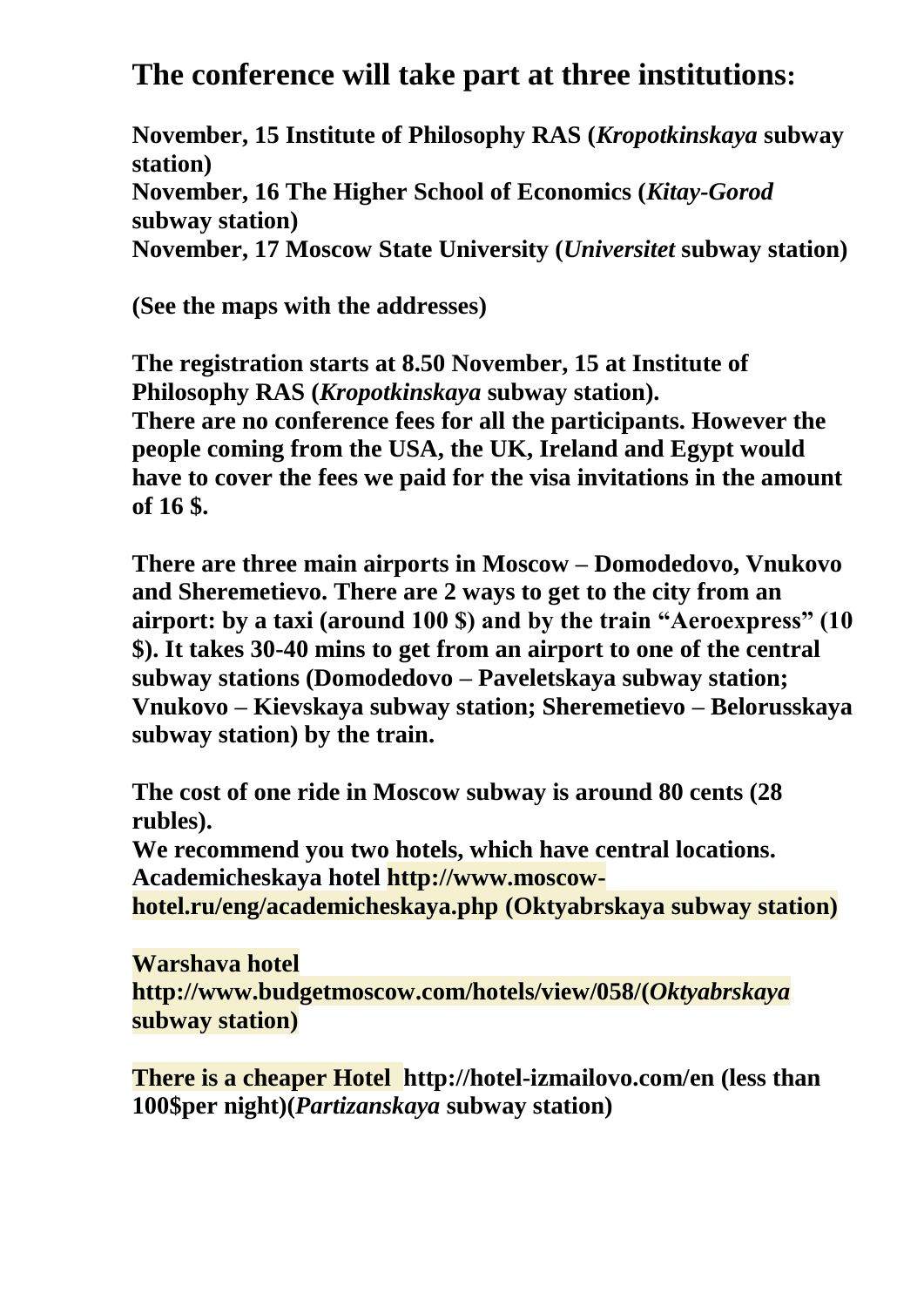**See the maps:** 

1. *Institute of Philosophy* **of Russian Academy of Science Address: Volkhonka 14,** 

Volkhonka 14, Train station "Kropotkinskaya", first car if moving from city centre; opposite the Cathedral of Christ the Saviour)



**2. Moscow State Lomonosow-University (MSU), Lomonosovskiy Prospect, 27.** 

Train station "Universitet". The last car from the center. Take to the street "Lomonosovskiy prospect" about 800 m.